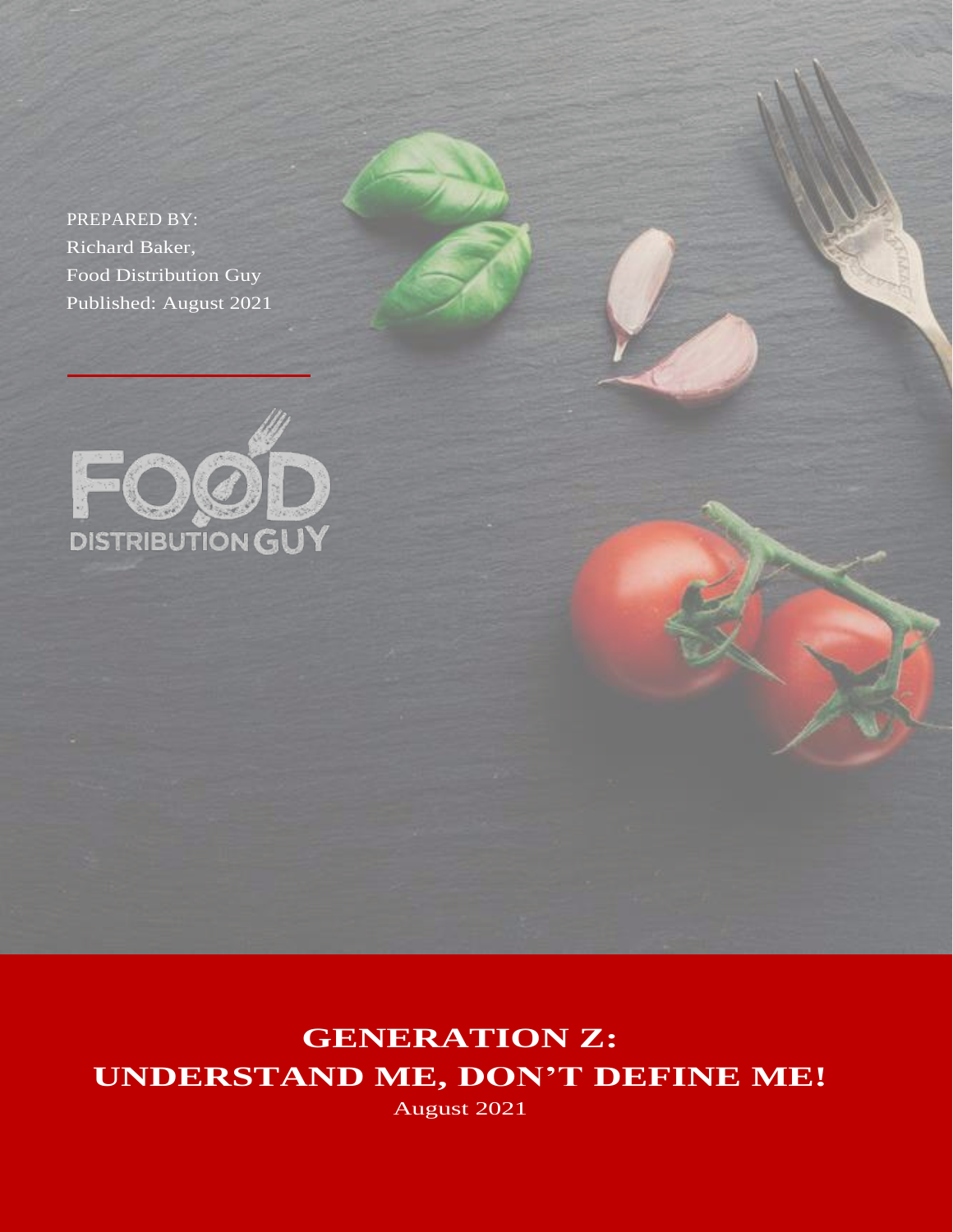Marketers, get acclimated with the next generation. Generation Z: Make room for Canada's connected, open and optimistic generation. Members of Gen Z are those born between 1997 and 2015. This puts their age group in the range of 6-24 years old in 2021. In 2019, Gen Z represented 25% of the Canadian population and \$50B in buying power.<sup>1</sup> This report provides a summary of IRI's White Paper titled:

### Understand Me, Don't Define Me!

# **SUMMARY**

- Age group in  $2021 6-24$  years old.
- Generation Z makes up 32% of the global population. In the US, they represent 20% of the population with an estimated direct buying power of \$143B.
- Gen Z is emerging as the world's largest and most diverse generation.
- The first generation of digital natives. Recognized as the most influential voice for which brands to purchase. They have the power to influence the shopping and buying decisions of their peers and prior generations.
- They wish to understand the value proposition of the brand. More than half of Gen Zs say they love to try different brands.
- 35% of this group say they are brand loyal —when they find something they like, they stick with it.
- This is a group of people whose focus is not binary; it is inclusive. It isn't about choosing A or B, it is about having the option to choose A and B.
- Gen Z is looking for brands with a social and environmental conscience, and a commitment to action. They must define the essence of the brand and why it exists.
- True bias to action. They want to change the world.
- Important issues to them:
	- 1. Be Heard Heard to listen. Do not expect their opinion to be changed.
	- 2. Human Rights Equality.
	- 3. Do What They Say Make the world a better place. Buy brands that feel the same way.
- Business Implications:
	- 1. Transparency!, Authenticity!, Sustainability! Gen Z transparency fuels authenticity.
	- 2. Expectations of continuous change. You better evolve or you will become a dinosaur.
	- 3. The biggest user of social media platforms. Brands must create content to keep them en gaged and learn how to engage on their platforms.
- Do's for Business:
	- 1. Brands What will you stand for? Share your values.
	- 2. Be real Listen to them.
	- 3. Give them a seat at the decision-making table.
	- 4. Empower them to make decisions.
- Focusing on Gen Z pays off\*: Brands that make the connection with this remarkable generation drive, on average, 14x greater dollar growth opportunity versus other generations.

### *Gen Z Catch Phrase*

"I want What I Want When I Want It in a Way That I Want It"

 $1$  Understanding Gen Z, Amplifysolutions, 2019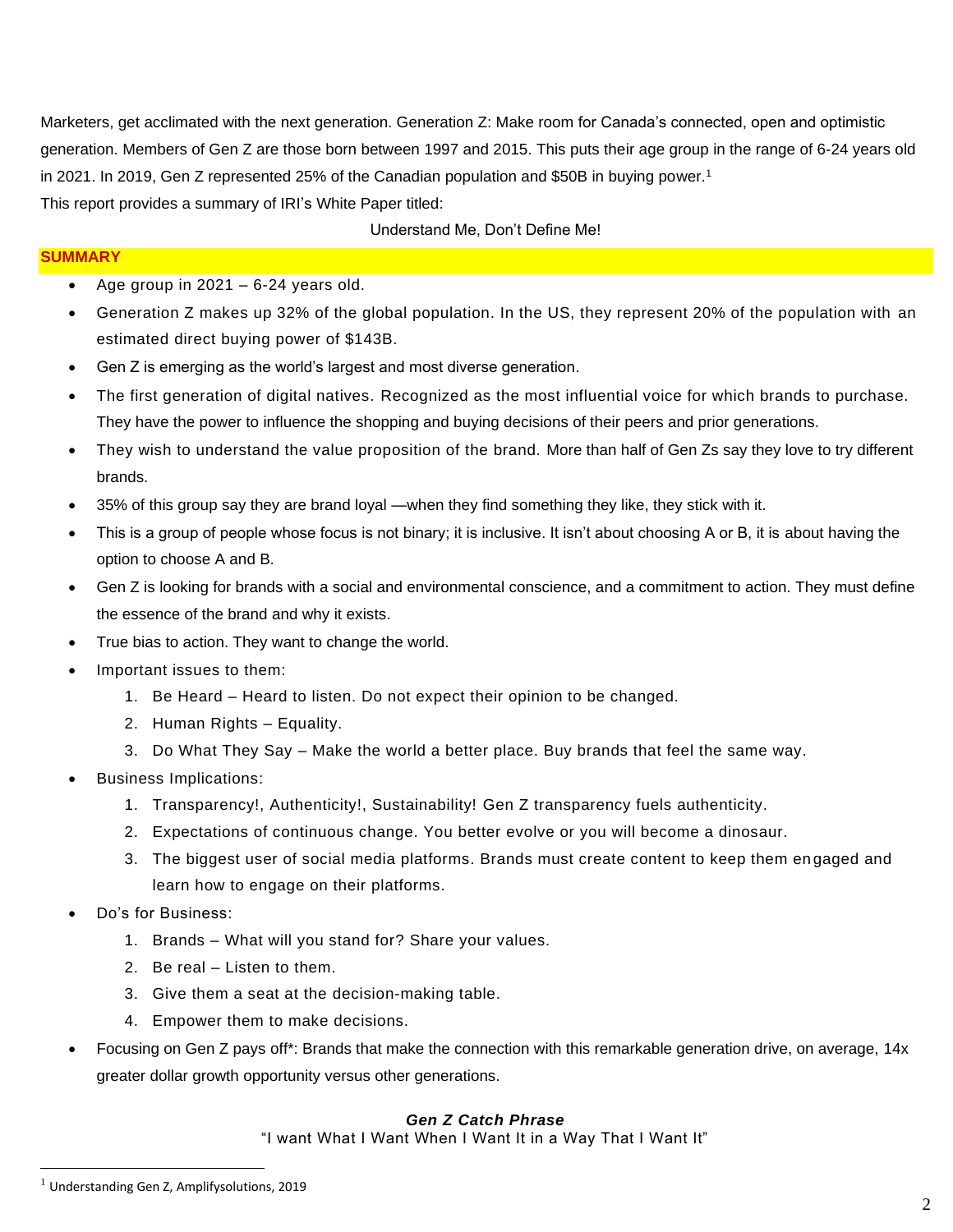### **PRODUCT DISCOVERY**

- Gen Z is drawn in by the visual aspects of products and their merchandising. This is one of the most engaging parts of new product/brand discovery. They are keenly aware of product packaging and the messages it sends.
- Organic recommendations from family and friends carry more weight and are more likely to influence an actual purchase, than any other way that Gen Z may learn about a product/brand. (Refer to Chart 1).
- Over the past 3-months, food (87%) represented the number 1 category in which 17–23-year-old females purchased.



Chart 1 Top 7 Ways Gen Z Learn About Product to Purchase

# **RELEVANCY > NEUTRALITY**

- The growing focus on gender and gender neutrality/fluidity is taken seriously across generations.
- +33% of females between the ages of 17-23 felt that breaking down gender barriers was important for brands to be relevant to their generation. (Refer to Chart 2).



Chart 2 Breaking Down Gender Barriers is Important in Order for Brands to be Relevant to My Generation

- Gen Zs tend to view gender as an unnecessary classification "bucket," meaning that ultimately, how gender is portrayed in brand marketing and communications has little influence over their purchase decisions.
- "Brands being obvious about calling out diversity and fluidity is distracting and feels inauthentic. We want to see real people using real products that actually work." Gen Z Focus Participant.